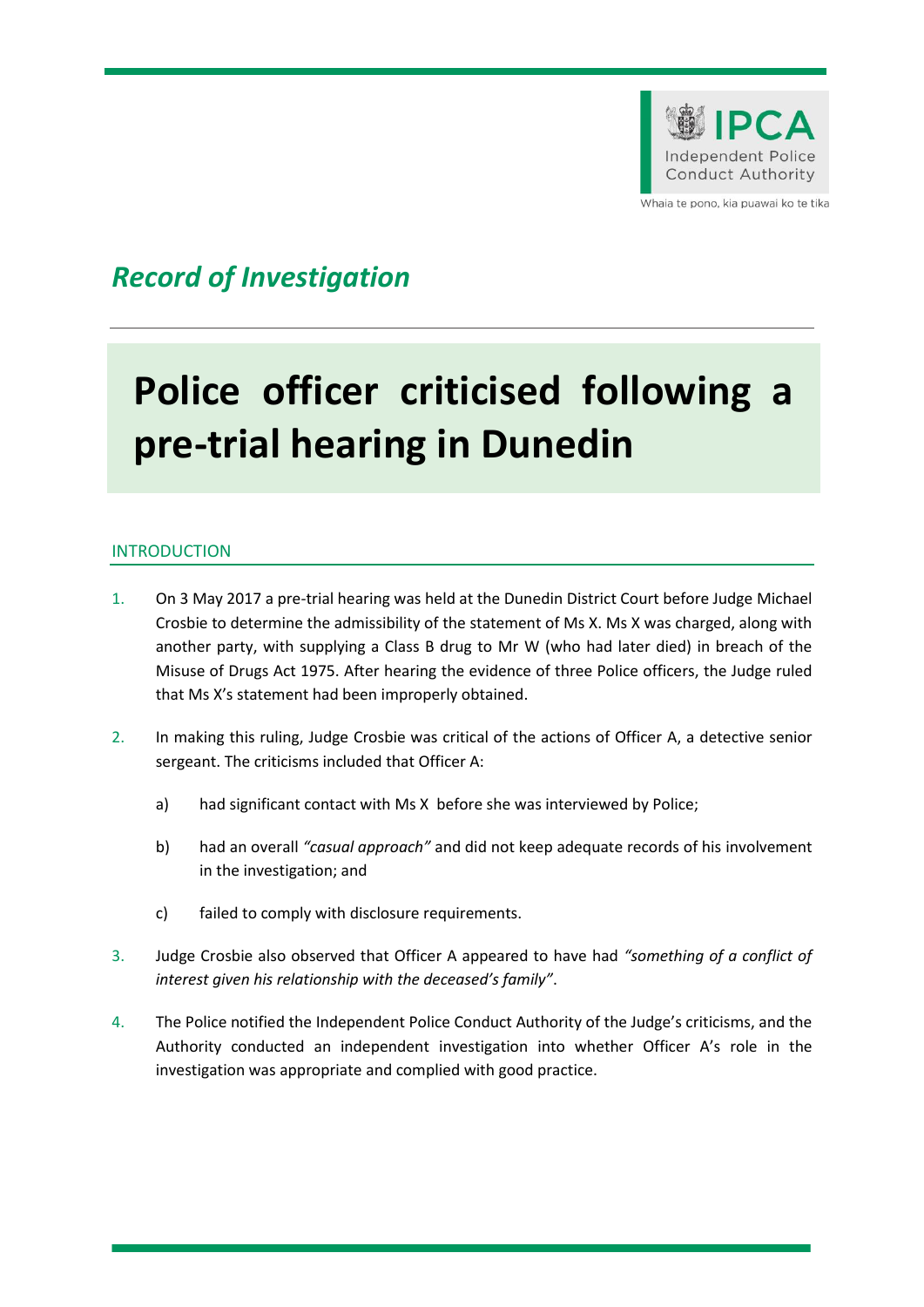#### THE AUTHORITY'S FINDINGS

- 5. The Authority found that:
	- 1) Officer A did not have a conflict of interest.
	- 2) Officer A's role in the investigation was unclear, and aspects of his involvement did not comply with good practice.

#### THE AUTHORITY'S INVESTIGATION

6. The Authority conducted interviews with Officer A and a detective sergeant (Officer B), and spoke with Mr Z. The Authority also reviewed the notes of evidence from the pre-trial hearing and the statements taken from the other officers involved in the investigation into Mr W's death.

#### BACKGROUND

- 7. In 2016, Ms X was living in a relationship with her partner, Mr Y, at their home in Dunedin. At the time, Ms X was on a prescribed dose of morphine for pain relief.
- 8. On the evening of 21 April 2016, Mr W was visiting at this address, socialising and watching television with Ms X and Mr Y. Mr W was aware that Ms X was on prescription morphine and that her tablets were in a paper bag under a coffee table in the lounge.
- 9. Later that the evening Mr W fell asleep on the couch before Ms X and Mr Y retired to bed. The following morning Mr Y and Ms X discovered Mr W deceased on the couch. An ambulance was called and Police also attended.
- 10. It was apparent to the attending officers that the death may have involved the ingestion of morphine. This was evident from what appeared to be a fresh needle mark on Mr W's arm, and the fact Ms X told them that some of her morphine tablets had gone missing overnight from under the coffee table. In accordance with local Police practice, the on-call Criminal Investigation Branch (CIB) detective sergeant, Officer B, was called to attend the scene, and he was accompanied by Officer A.
- 11. Having familiarised themselves with the scene, and the circumstances described above, Officers A and B left the attending officers to arrange removal of the deceased to the mortuary and for a post mortem examination to be conducted. At that stage, it was suspected that Mr W may have overdosed on Ms X's prescription morphine.
- 12. Officer A knew Mr W's father, Mr Z, because he was a long-standing customer of Mr Z's retail shop. Officer A visited Mr Z and informed him of his son's death.
- 13. On 23 April 2016 the preliminary post mortem results indicated that Mr W had died from a medical event, namely a rupture of the oesophagus. On learning of this, Mr Z telephoned Officer A.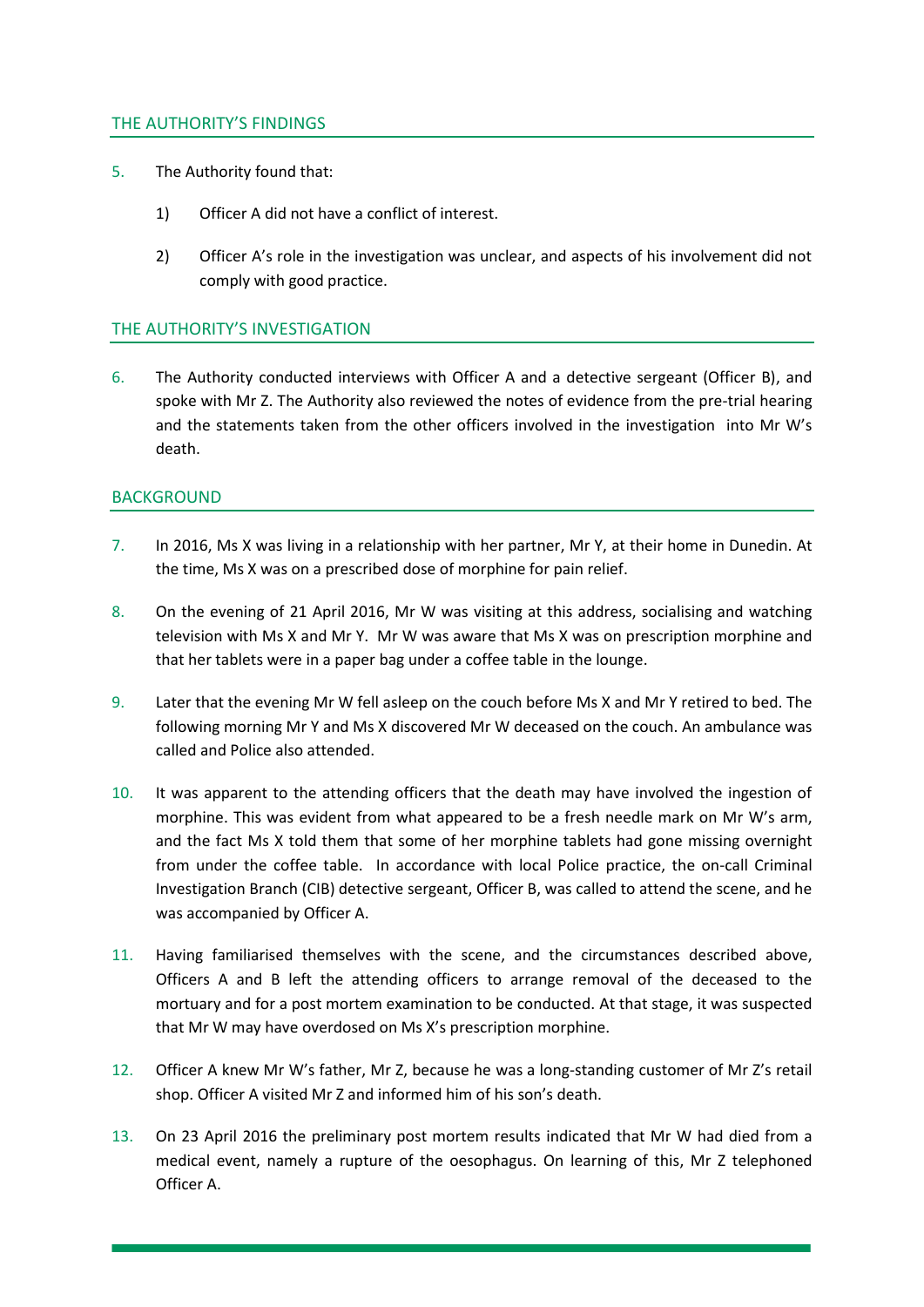- 14. Notwithstanding the preliminary finding as to cause of death, Officer A was concerned that Mr W had ingested morphine and he believed this would be confirmed when the toxicology results became available (as turned out to be the case).
- 15. Officer A considered that Police needed to do more work to fully uncover the circumstances of Mr W's death, because Police had a duty to investigate on behalf of the Coroner and would need to be able to explain how Mr W had ingested the morphine, if he had done so. Officer A did not believe that Ms X and Mr Y had been truthful to the attending officers about their knowledge of how Mr W may have ingested the morphine.
- 16. Two days later Officer A was off duty and was approached by Ms X in a local supermarket. The two briefly discussed the preliminary findings as to cause of death. During this encounter Officer A told Ms X that he was not comfortable with what she and Mr Y had told the attending officers.
- 17. This encounter was followed by a phone call two days later from Ms X to Officer A, requesting that he visit her at home. During this call Officer A again suggested to Ms X that he did not believe the explanation she had given on 22 April 2016, and that she and Mr Y needed to tell the truth. Officer A did not make notes of this call, or the earlier chance meeting at the supermarket.
- 18. On 29 April 2016, Officer A visited Ms X and Mr Y at their home where they discussed the preliminary post mortem result and the explanation they had given to the attending officers. When the discussion turned to the needle mark on Mr W's arm, Ms X and Mr Y indicated that they had not told the truth. Officer A told them that they could either tell the truth about the events that evening, or they could be summoned by the Coroner to explain the probable toxicology result. He advised them that he would arrange for statements to be taken from them. Officer A did not make notes of this meeting, although he did email details of the meeting to Officer B and the other officers who had attended the scene of the death.
- 19. Subsequently Ms X and Mr Y were contacted by Police and arrangements were made for them to attend the Dunedin Police Station on 6 May 2016 for interview. The two officers assigned to conduct the interviews were familiar with the circumstances surrounding Mr W's death, but had not been made aware of the more recent discussions between Officer A and Ms X and Mr Y.
- 20. In the course of Ms X's interview and the recording of her statement, contrary to earlier comments provided to Police, she admitted to assisting the preparation of morphine tablets that were then injected into Mr W's arm by Mr W. Consequently, Ms X and Mr Y were charged as parties to supplying a Class B drug, namely morphine sulphate, to Mr W, in breach of section 6 of the Misuse of Drugs Act 1975. Mr Y pleaded guilty and was convicted of this charge.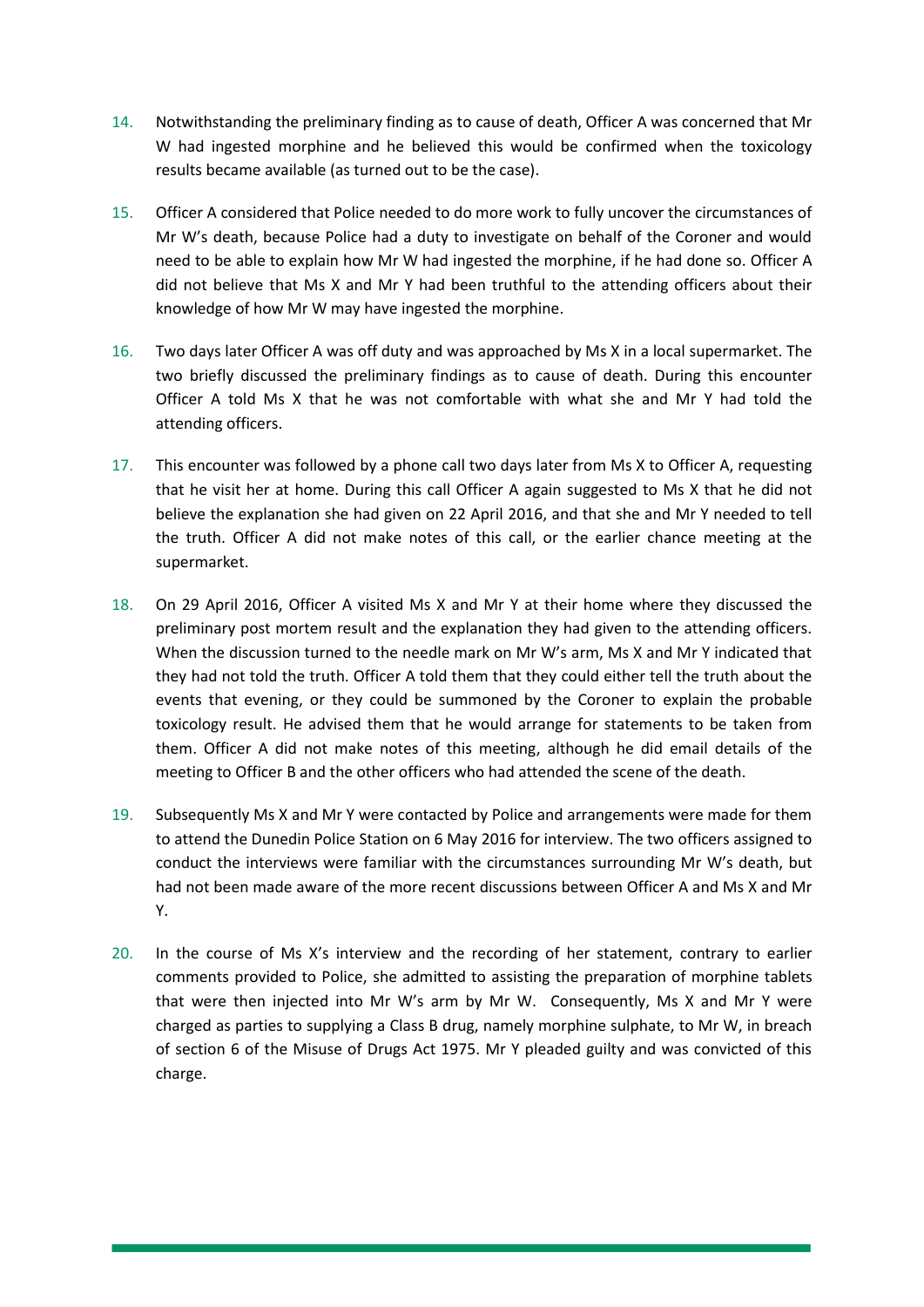- 21. About four months later, in preparation for the pre-trial hearing in relation to the admissibility of Ms X's statement, and in response to a request from the prosecutor, details of the 29 April 2016 meeting were sought from Officer A. It was only then that Officer A prepared a job sheet detailing what Ms X and Mr Y had told him at that meeting.
- 22. At the pre-trial hearing at the Dunedin District Court the Judge ruled Ms X's statement inadmissible in its entirety. He was satisfied that Ms X had not made a truly voluntary statement, due in part to Officer A's significant contact with her before the statement was taken, *"unusually so given he was not the Officer in Charge and not an integral part of the inquiry team".* He also found that Officer A's contact with Ms X, where he made it clear he did not believe what she had told Police, and his actions in bringing about the interview, made Ms X's attendance at the Police station for interview involuntary. Additionally the Judge found that the officer who interviewed Ms X had failed to give her a Bill of Rights caution at the beginning of the interview.
- 23. In the course of this ruling the Judge was critical of Officer A with respect to the following:
	- the uncertainty around his role during the investigation;
	- the absence of file notes relating to his contact with Mr Z, Ms X and Mr Y;
	- his failure to meet disclosure obligations;
	- a *"casual approach"* displayed by Officer A to the investigation; and
	- he had *"something"* of a conflict of interest given his relationship with the deceased's family.

#### THE ISSUES

- 24. The Authority's investigation focused on two issues that encapsulate the criticisms of Judge Crosbie:
	- 1) Did Officer A have a conflict of interest?
	- 2) Did Officer A's involvement in the investigation comply with good practice?
- 25. During its interviews of Officer A and Mr Z, the Authority established that Officer A is a longstanding customer of Mr Z's retail shop in Dunedin. The relationship is not a social one. The Authority is satisfied that the relationship did not extend beyond customer-related contacts and unplanned encounters.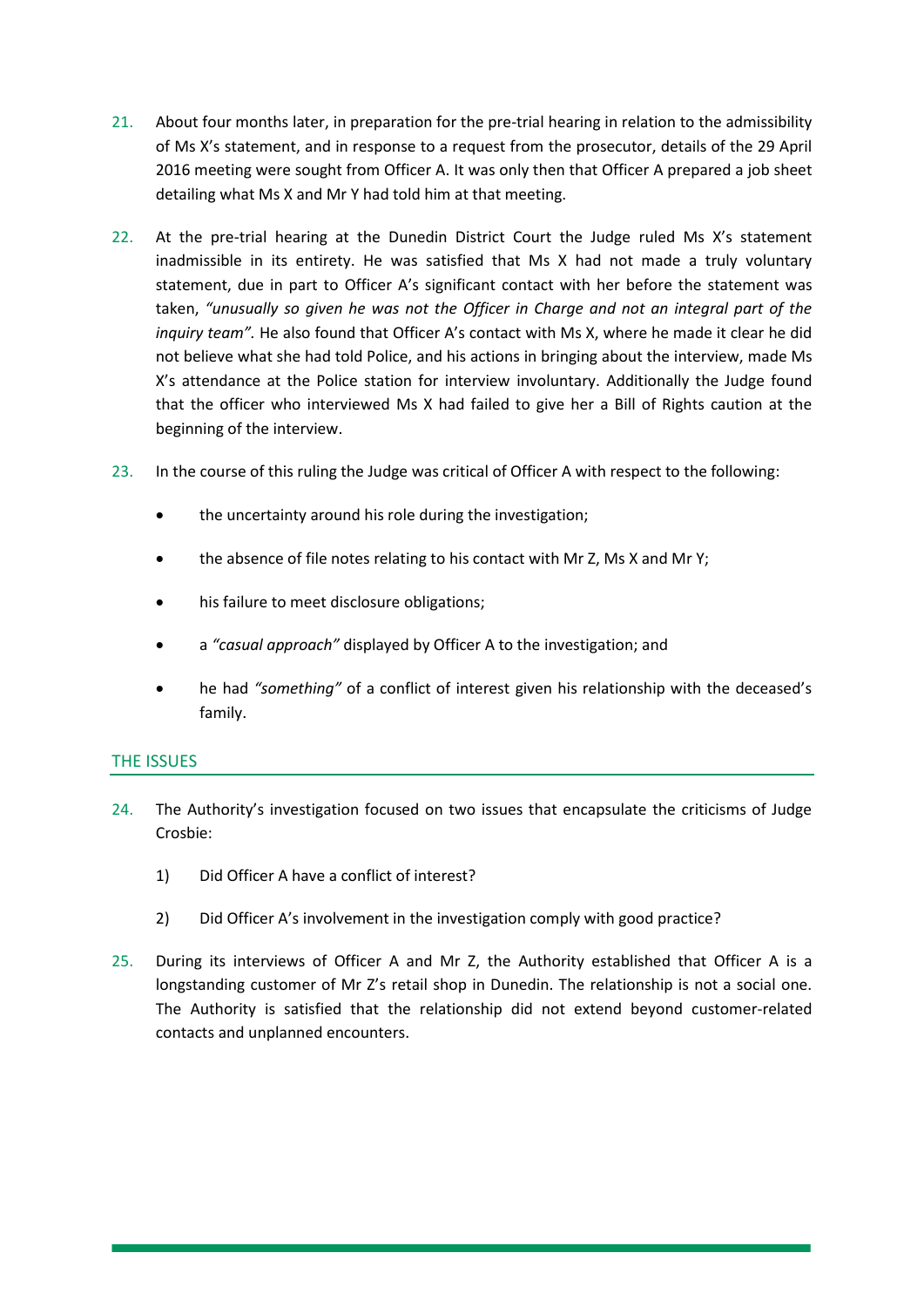- 26. Judge Crosbie's observation that Officer A had *"something"* of a conflict of interest was made in the context of a decision on the admissibility of the statement made to Police by Ms X at the 6 May 2016 interview. The judgment makes no other reference to the concept of conflict and given there was no analysis of it and it was not a factor in the ultimate decision on the admissibility of the statement, the Judge's observation can be characterised as incidental and not as a finding.
- 27. Therefore, the Authority considers that the relationship between Officer A and Mr Z was not such as to give rise to a conflict of interest.
- 28. In relation to Officer A's role in the investigation into Mr W's death, the Authority finds it was unclear and not in accordance with standard practice. While it was appropriate for Officer A to accompany Officer B to the scene, his role in the subsequent investigation was undefined.
- 29. Officer A was the most senior officer involved, and contributed to the investigation at various points leading up to Ms X's interview. However he was not the officer in charge of the investigation, and it was not entirely clear to the Authority who was.
- 30. Officer A does not accept the Judge's criticism that he was *"casual"* in his approach to the investigation, however he did acknowledge to the Authority that there were some aspects of the investigation that he could have done better.
- 31. Officer A said that some of the contact with Ms X, Mr Y and Mr Z leading up to the interview of Ms X was not of his making because it was they who contacted him, and he was not inclined to brush them away. He said he wanted to be empathetic towards them, and the Authority accepts this was the case.
- 32. Regarding the lack of record-keeping during the investigation, Officer A acknowledged he should have made notes in some cases, but said it was not practical to do so in others (such as the supermarket encounter and subsequent phone calls with Ms X while he was off duty). Although there are email records of Officer A's contacts with Ms X, Mr Y and Mr Z, these are not the same as contemporary notes. The Authority is of the view that Officer A should have appreciated the need to complete notes, in particular of the 29 April 2016 meeting with Ms X and Mr Y. The Authority considers that notes of this meeting should have been made at the time or soon after, and then brought to the attention of the interviewing officers before the interviews were conducted.
- 33. In relation to disclosure requirements, Officer A told the Authority that documents which do not exist cannot be disclosed and therefore he had not breached his obligations. While this is technically correct, the Authority is of the view that Officer A should have appreciated the importance of making notes and the likelihood of a request for disclosure, rather than, in the case of the job sheet, preparing it four months later when the request was made.